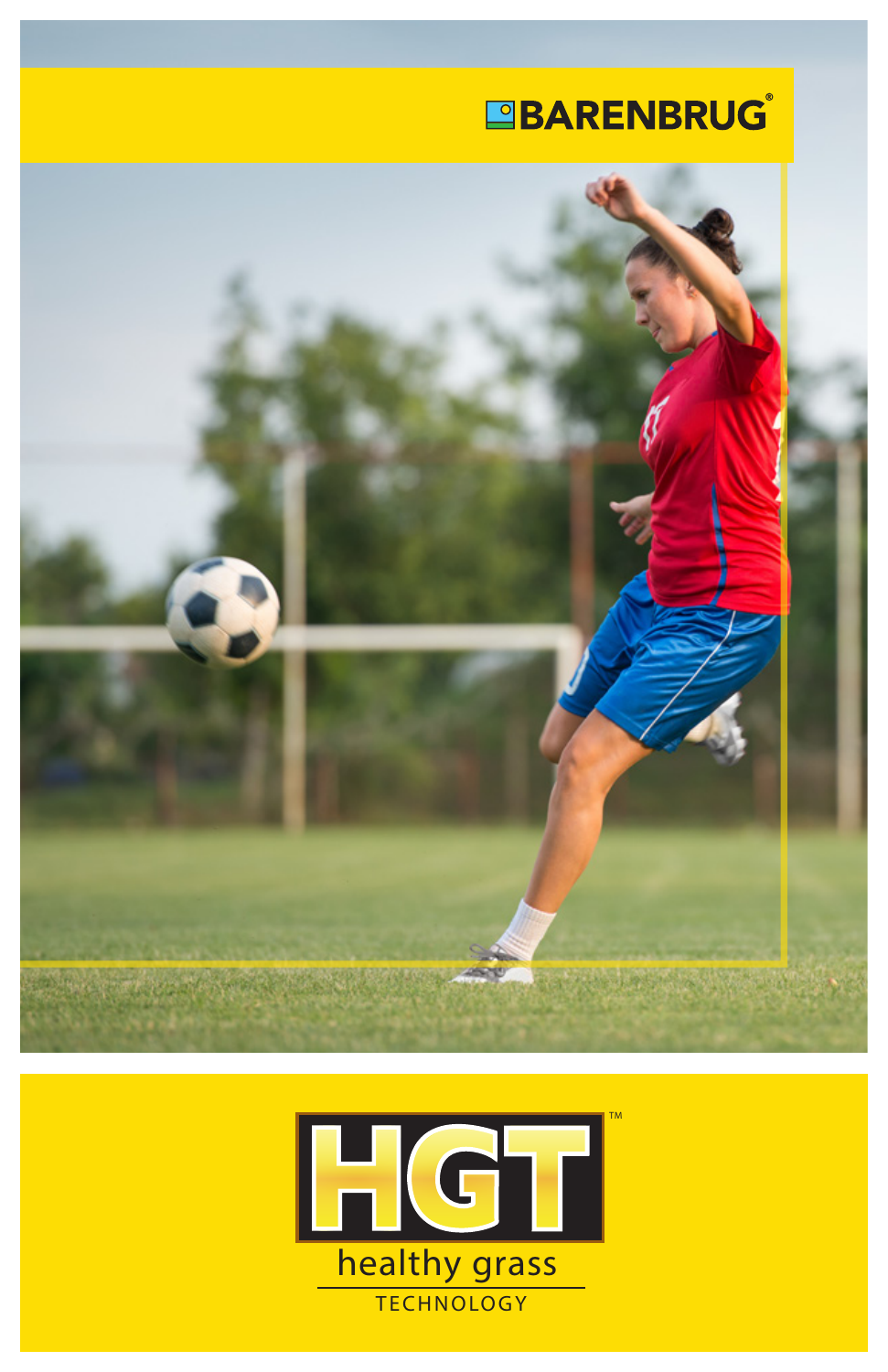# Kicks Serious Grass

### *Resistance to Summer Patch and Rust*

Summer patch is a serious turf disease that causes significant damage to most Kentucky bluegrass varieties. Tested intensively at many locations across the country and in university trials, Barvette HGT has shown excellent resistance to summer patch. At all three test sites for the National Turfgrass Evaluation Program (NTEP), Barvette HGT ranked number one and actually took over some heavily damaged neighboring bluegrass plots!

During this NTEP trial, Barvette HGT also exhibited outstanding stem rust resistance, topping the first statistical grouping for the five locations reporting data.

*"Natural turf gridiron could not be any more perfect for the homecoming games. Barenbrug's HGT halfway through the season and still looking and playing immaculately. An artificial suface will never compare to a natural surface!"*

### *Traffic Resilient, Rapid Recovery, & Tensile Strength*

Barenbrug's Turf Blue HGT® blend offers outstanding traffic tolerance and wear recovery. In research studies at Michigan State University, Barvette HGT was trialed with 109 commercial varieties, and came out on top for wear recovery, percent ground cover, and turf quality. Likewise, in the NTEP traffic stress tests, Barvette HGT topped all other entries at Michigan State University and Rutgers University trials.



*Rutgers University, 2014-2016*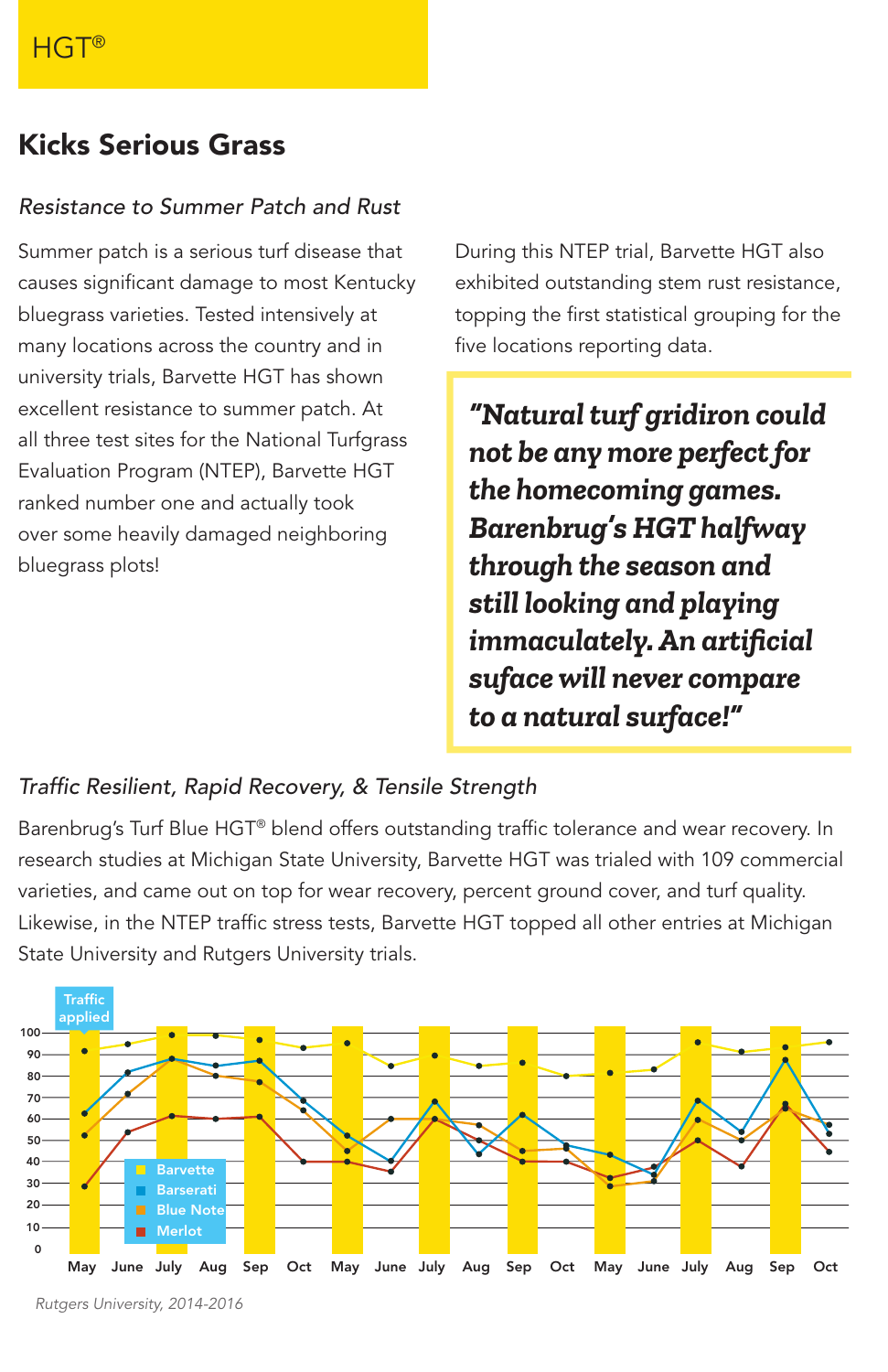# Healthy Grass Technology

Slow establishment, diseases, insect pests and excessive traffic can significantly weaken and damage turf grass. With our HGT Kentucky Bluegrasses, you'll find professional turf solutions against these common bluegrass challenges.

#### Exceptionally Strong Spring Green-Up

Spring green-up is an important trait sought after when developing new Kentucky bluegrasses. While most bluegrasses are very slow to break winter dormancy, Barvette HGT exhibits early spring green-up. In the 2005-10 NTEP trials, Barvette HGT finished in the top statistical group. This allows the Turf Blue HGT blend to come back early and strong for spring play.

|                     | <b>Transition</b><br>Zone TQ | <b>Spring</b><br>Green-up |
|---------------------|------------------------------|---------------------------|
| <b>Barvette HGT</b> | 6.6                          | 6.3                       |
| <b>SRx466</b>       | 6.6                          | 5.7                       |
| <b>Barserati</b>    | 6.5                          | 5.7                       |
| <b>Blue Note</b>    | 6.4                          | 5.3                       |
| <b>Midnight</b>     | 6.1                          | 3.7                       |
| <b>Shamrock</b>     | 5.5                          | 5.7                       |
| Rating: 1-9         | $LSD=0.6$<br>5 Locations     | $LSD=0.5$<br>13 Locations |

### HGT Advantage:

- Fast germination
- Excellent sod formation
- Fast establishment
- Superior summer patch resistance
- Early spring green-up
- Excellent summer performance

#1

### Engineered for Turf Health:

Ranked #1 in recent NTEP Trials compared against 16 other top Kentucky Bluegrasses, Barvette HGT is truly in a class of its own.

### Patented Technology

With our HGT, you can be sure you are receiving something truly unique.